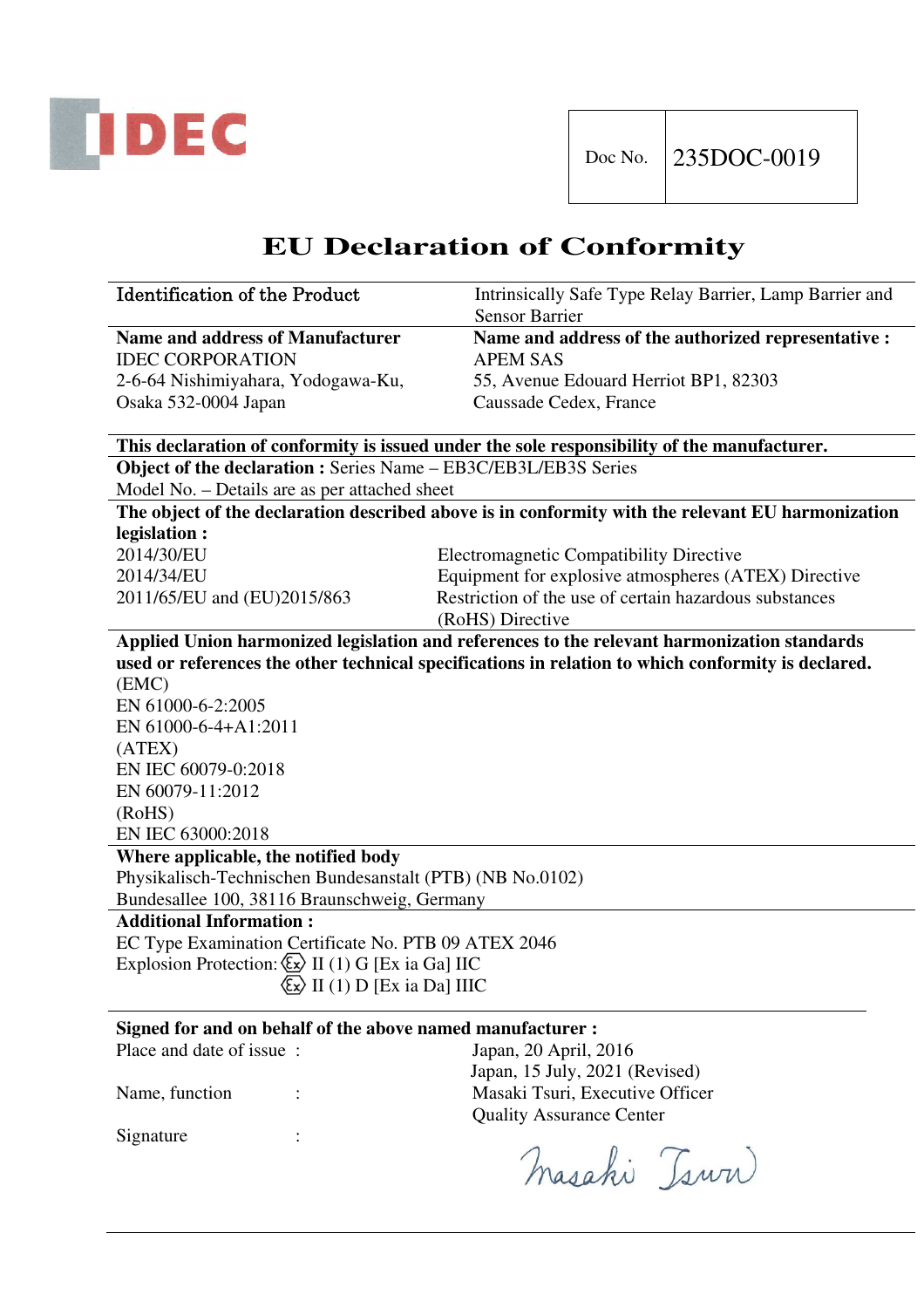

№235DOC-0019

| $\overline{D1B142}$<br>Doc No. $\vert$ D4B007 |
|-----------------------------------------------|
| $\overline{D5B046}$                           |

20 April, 2016 1 April, 2018 (Revised) Page 1 of 3

### **Nomenclature: (Relay Barrier)**

| ER3C | $\mathcal{L} = T$ | $16C$ S D – C |  |  |  |
|------|-------------------|---------------|--|--|--|
|      |                   |               |  |  |  |

- 1. Kind of Signal Output (non-intrinsically safe side) R: Relay T: Transistor M: MOSFET
- 2. Number of circuits

 01, 02, 03, 05, 06, 08, 10, 04C, 08C, 16C (The suffix C show the common connections type)

- 3. Type of Signal Output (for 04C, 08C and 16C only) K: Sink output type S: Transistor
- 4. Power Supply

 D: DC power input A: AC power input

5. Connection

 None: Terminal -C: connector

6. Suffix N indicates new version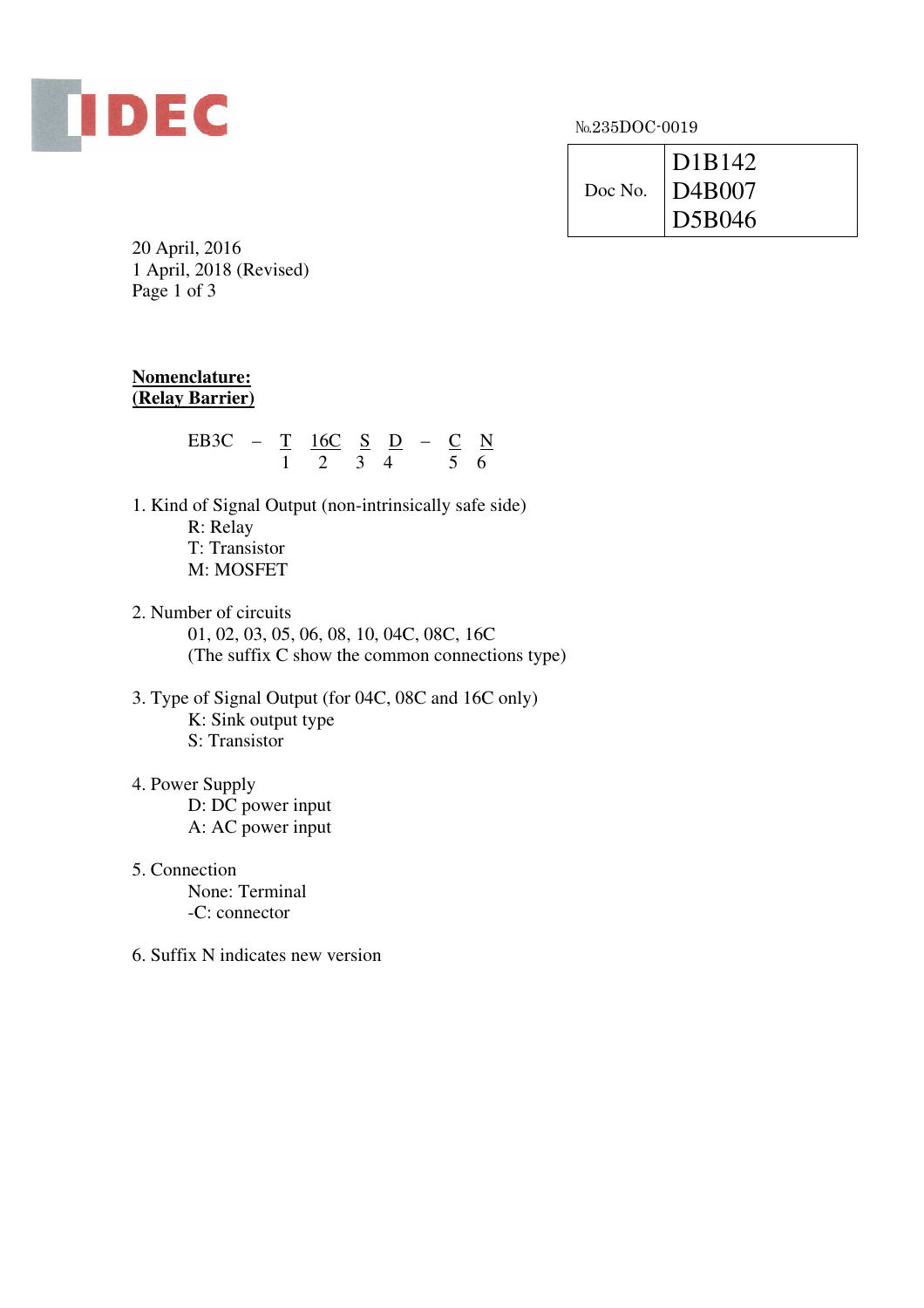

№235DOC-0019

| D <sub>1</sub> B <sub>142</sub> |
|---------------------------------|
| Doc No.   D4B007                |
| D5B046                          |

20 April, 2016 1 April, 2018 (Revised) Page 2 of 3

#### **Nomenclature: (Lamp Barrier)**

| EB3L $-$ S 01 S D $-$ C N |                         |  |  |  |
|---------------------------|-------------------------|--|--|--|
|                           | $1 \t2 \t3 \t4 \t5 \t6$ |  |  |  |

- 1. Kind of Signal Output (non-intrinsically safe side) S: for Super LED
- 2. Number of circuits 01, 02, 03, 05, 06, 08, 10, 04C, 08C, 16C (The suffix C shows the common connections type)
- 3. Type of Signal Output  $K:$  Sink S: Source
- 4. Power Supply D: 24V dc A: 100 to 240V ac
- 5. Connection

 None: Terminal -C: Connector

6. Suffix N indicates new version